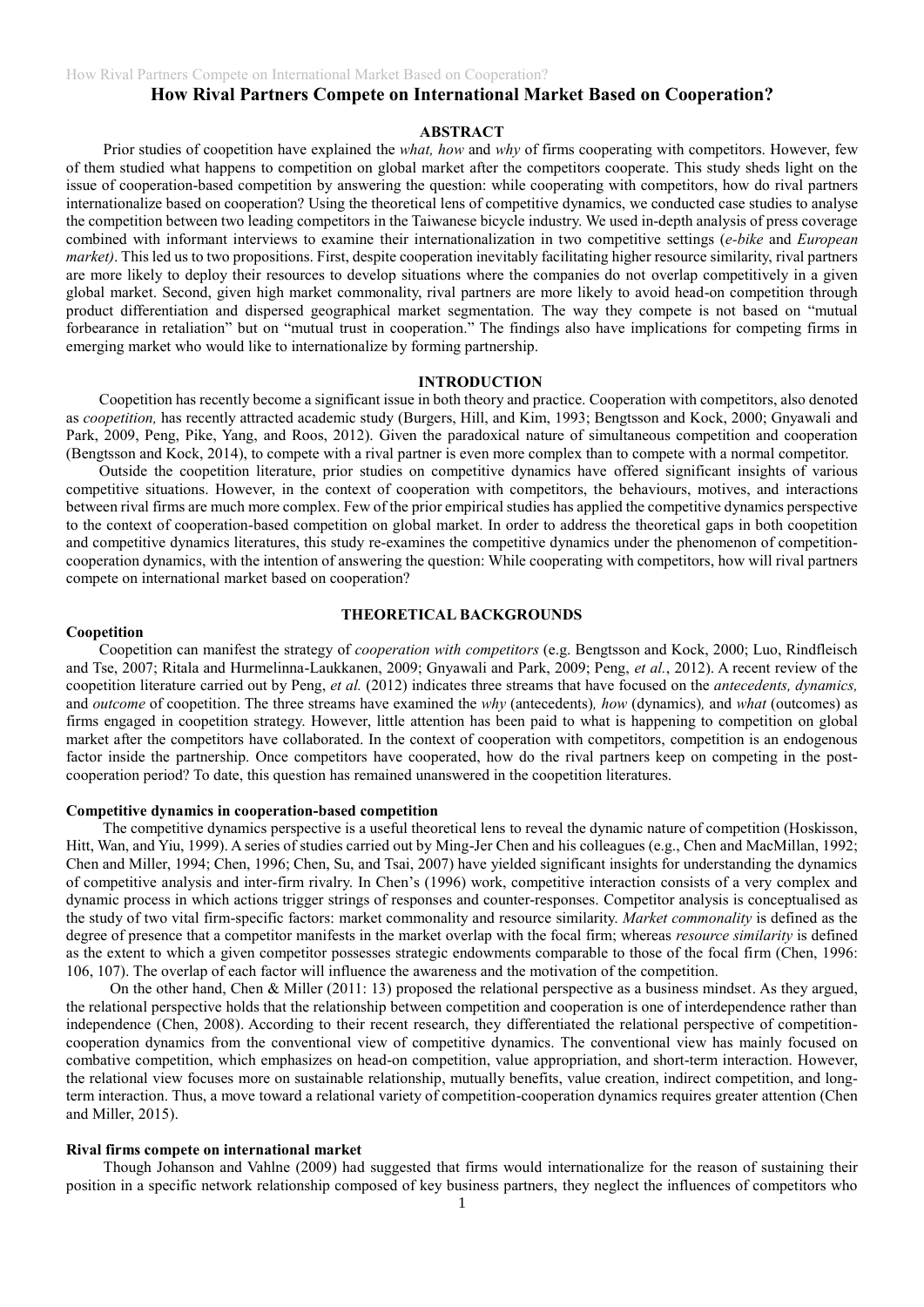can play the role of promoters or suppressors for the internationalization process of focal firm. Some scholars had put efforts on exploring the oligopolistic interactions between rival firms (Chen and Miller, 1994; Choi, Tschoegl, and Yu, 1986), nevertheless, it still be an unanswered question on how will rival firms compete on international market while they cooperated.

### **METHODOLOGY**

# **Research setting**

A case study approach is useful for examining competition-cooperation dynamics systematically and deeply (Ketchen *et al.*, 2004; Dussauge *et al.*, 2000; Gnyawali and Park, 2009). Given the unexplored and complex nature of cooperation-based competition, we conducted this study by means of in-depth case studies. We selected the "A-Team" as our research setting. The A-Team was jointly led by two competing firms, Giant and Merida. Giant is the largest bicycle assembler and Merida is the second one in Taiwan. Giant invited Merida to form the alliance. They then coordinated the parts suppliers to form the A-Team in 2003, which was originally composed of 13 firms (Lee, 2013: 132). Almost all of the A-Team members have founders or presidents who own their companies. Until 2014, the members of A-Team included two assemblers and 18 parts suppliers. The cooperation between two major competitors is considered a turning point that has changed the fate of the Taiwanese bicycle industry. Together they have created what many believed to be an impossible combination of cooperation with competitors. They not only enhanced members' capabilities but also created benefits.

#### **Data collection**

This research explores the cooperation-based competition at the dyadic level between rival partners since the identification of the pair of action-response dyads was the most important element when studying competitive interaction (MacMillan *et al.,* 1985). We have taken an "event history approach" emulating the study carried out by Yu and Cannella (2007) and following the method called "structured content analysis" which was commonly adopted by scholars who research on competitive dynamics (Chen & MacMillan, 1992: 550-551; Ferrier et al., 1999; Ferrier, 2001). As recommended by previous research, we gathered data of competitive actions from public sources. To improve clarity, we chose to study two specific competitive settings. This enables us to be more focused and practical in our analysis of the competitive dynamics between the two rival partners. Our two competitive settings are i) launching the *e-bike project* and ii) *competing in European market*. The data collection in these competitive settings is described next.

*Data collection on "e-bike project".* We investigated various public sources of secondary data, finding that an industrial journal *TBEA Newsletter (Taiwan Bicycle Exporters' Association)* offered the most complete information of Taiwanese bicycle industry. By reviewing the reported news, we found that the e-bike has been the anchoring new product in Giant and Merida in recent years. Particularly between 2006 and 2011, many events refer to the e-bike project. Following the procedure used by Chen and MacMillan (1992: 551) and Ferrier (2001: 866), we developed a list of keywords related to our competitive setting and then categorize each issue into different action types. Therefore, we comprehensively reviewed the issues that were identified by searching out the keywords such as "e-bike," "electric (power) system," "battery (for e-bike)," etc., and 20 issues were identified and further classified into three action types: production action, R&D action, and marketing action.

*Data collection on "European market".* The European market has an iconic meaning for firms in the bicycle industry. According to the statistics of Taiwan bicycle exports, the European market accounts for 55.97% of all exports by quantity from Taiwan in 2013 (the second largest market, North America, accounts for 19.25%). For Giant and Merida, the European market is absolutely the main and critical battlefield in the global market. The competition interactions on the European market have reflections on their strategic intentions. We collected reported issues from *TBEA Newsletter* and supplemented this with data from *udn.com (website: http://udndata.com/)* between 2006 and 2013, by searching out the key words such as "Europe," "Netherland," "German," and "Norway" etc. We found that 29 issues are related to competition in the European market. We categorized the issues into R&D/product actions (14 issues) and marketing actions (15 issues). The R&D/product category includes R&D, launch new bike, and production. The marketing category is composed of channel system and branding. When one issue refers to at least two actions, we code the issue as two action codes.

*In-depth interview.* We also collected primary data by conducting in-depth interviews with key informants from Giant, A-Team, and other third-party institutions that were deeply involved in the A-Team. They have been in their positions for a considerable time and during the key period before and after the A-Team formation, having significant roles in making decisions and taking actions. In addition, we also collected a special issue published by *Cycle Press*, which delineates the evolutionary history of A-Team.

### **RESULTS**

#### **Cooperation between competitors**

The change of industrial environment fostered the formation of the A-Team. The Taiwanese bicycle manufacturers started as original equipment manufacturing (OEM) suppliers in the late 1970s. To expand production and to lower manufacturing costs, those OEM suppliers began to set up their manufacturing bases in mainland China. However, a fierce competition caused by a proliferation of local Chinese bicycle manufacturers, resulting in a huge drop in Taiwanese bicycle export volumes between 1998 and 2002. Taiwan was no longer the leading bicycle exporting country. In 2002, the two major assemblers, Giant and Merida, called for the strong willingness of cooperation. They, together with some major suppliers, formed the A-Team in 2003. The Giant President, Tony Lo, also the former chairman of A-Team stated:

"*The background to the original purpose of the A-Team and the selection of member firms to begin the project was the terrible difficulties facing Taiwan's industry at that time: it was reaching the limit of the mass production of mainly low-*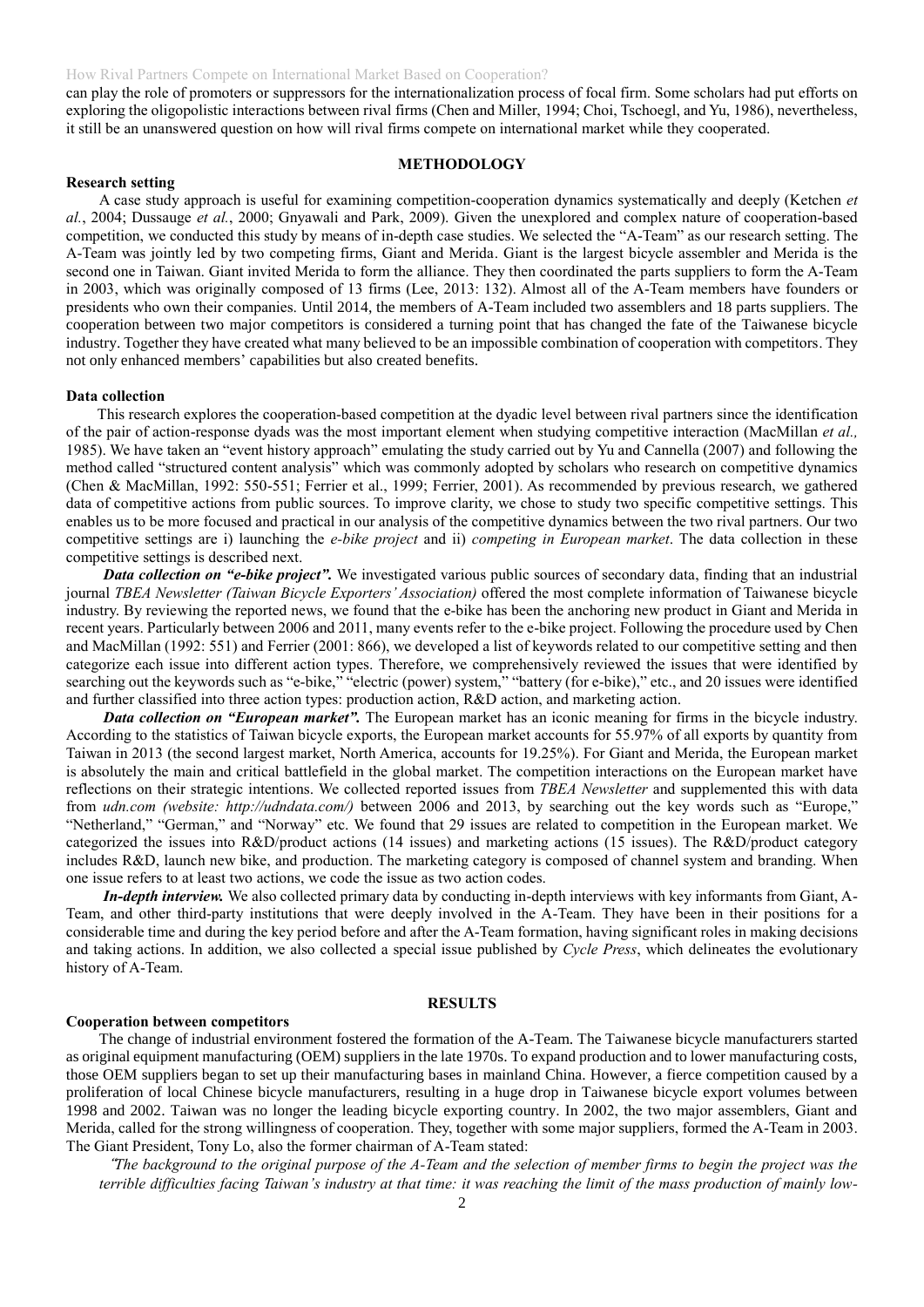*priced bikes in mainland China and there was market chaos because of worldwide oversupply. We were at a point there was no choice: something has to be done about the situation." (Cycle Press, 2008: 75)*

## **Competition on e-bike project**

China is considered the largest e-bike market in the world since the Chinese government prohibited gasoline-fuel motorcycles in many cities. Giant, Merida and many local makers have devoted themselves to the production of e-bikes. Table 1 shows the dynamic moves on the *e-bike* project between two competing firms.

Giant initiated the first move to establish a manufacturing plant in China in early 2006. An announcement to open specialty stores followed. As reported: *"To serve customers, the specialty stores of Giant display the newest e-bikes with professional and speedy services" (8 May 2006)*. Two months later, *"Giant redesigns the power supply system equipped with dual-battery module. It doubles the efficiency of e-bikes" (11 July 2006).* These early moves reveal Giant's high commitment, including its resource configuration in production, R&D, and marketing.

On the other side, Merida kept close steps with Giant's moves. As reported: *"Merida has already organized a R&D team for the development of e-bikes in Shenzhen" (11 July 2006).* The next year, Merida also established its manufacturing plant. *"The most critical thing is to establish a manufacturing plant in Shandong for the demands in China market." (25 March 2007).*

Both Giant and Merida took the actions in facility investment and plant expansion. Giant took ten actions to strengthen its resource configuration, including co-manufacturing with local firms, co-R&D with foreign firms, and brand building. However, Merida only took six actions in production and R&D investments. Obviously, Giant communicated their aggressive moves but Merida kept a low profile on the e-bike project in China. Taking marketing actions for example, four out of 14 issues demonstrate Giant's efforts on marketing e-bikes, whereas no issues were disclosed regarding Merida's marketing action. As reported: "*Merida manufactured the high-class e-bikes actively by having the module developed by BOSCH. The new e-bikes were mainly targeted in European market" (19 September 2011).* 

| <b>Issue date</b> | Giant                                            | action                                 | Reported issues on e- <i>owe</i> in China market<br>Merida                  | action                  |
|-------------------|--------------------------------------------------|----------------------------------------|-----------------------------------------------------------------------------|-------------------------|
| Early-2006        | plant establishment                              | production                             |                                                                             |                         |
| 2006.05.08        | opening specialty stores                         | marketing                              |                                                                             |                         |
| 2006.07.11        | battery upgrade                                  | R&D                                    |                                                                             |                         |
| 2006.07.11        |                                                  |                                        | organizing R&D teams                                                        | R&D                     |
| 2007.03.25        |                                                  |                                        | investments on facilities, plant expansion,<br>and supply-chain improvement | production              |
| 2007.06.07        | investments on facilities and plant<br>expansion | production                             |                                                                             |                         |
| 2007.07.03        |                                                  |                                        | investments on facilities                                                   | Production              |
| 2007.07.12        |                                                  |                                        | investments on facilities                                                   | production              |
| 2007.09.27        | plant expansion                                  | production                             |                                                                             |                         |
| 2007.09.27        | co-manufacturing with local firms                | production                             |                                                                             |                         |
| 2007.09.27        | market segmentation                              | marketing                              |                                                                             |                         |
| 2007.10.10        | co-R&D with Panasonic & Ford                     | R&D                                    |                                                                             |                         |
| 2008.06.14        | battery upgrade                                  | R&D                                    |                                                                             |                         |
| 2009.06.13        | battery upgrade                                  | R&D                                    |                                                                             |                         |
| 2010.01.24        | brand-building (MOMENTUM)                        | marketing                              |                                                                             |                         |
| 2010.03.20        | brand operation                                  | marketing                              |                                                                             |                         |
| 2010.04.11        |                                                  |                                        | battery upgrade                                                             | R&D                     |
| 2010.04.12        | investments on facilities                        | production                             |                                                                             |                         |
| 2010.12.27        | plant expansion                                  | production                             |                                                                             |                         |
| 2011.09.19        |                                                  |                                        | co-R&D with BOSCH                                                           | R&D                     |
| Total             | 14 issues                                        | production: 6<br>R&D:4<br>marketing: 4 | 6 issues                                                                    | production: 3<br>R&D: 3 |

TABLE 1 Reported issues on *e-bike* in China market

### **Competition in the European market**

Taiwanese bicycle makers have entered into the European market since 1983. Giant set up a branch in the Netherlands in 1986. This was followed by branches in Germany and France in 1987 and 1988. Merida targeted Europe in 1986 in Norway and later in Germany in 1988. Table 2 demonstrates their competitive strategies in the European market, including 19 R&D/product actions and 30 marketing actions.

TABLE 2 Reported issues in *European market*

| Reported issues in <i>European market</i> |                                      |          |        |         |  |  |  |
|-------------------------------------------|--------------------------------------|----------|--------|---------|--|--|--|
| <b>Issue date</b>                         | $\Gamma$ iant                        | action*  | Merida | action* |  |  |  |
| 2006.03.13                                | Focuses on " <i>increase value</i> " | R&D      |        |         |  |  |  |
| 2006.07.11                                | launch new e-bike in Netherlands     | New bike |        |         |  |  |  |
|                                           | battery upgrade of e-bike            | R&D      |        |         |  |  |  |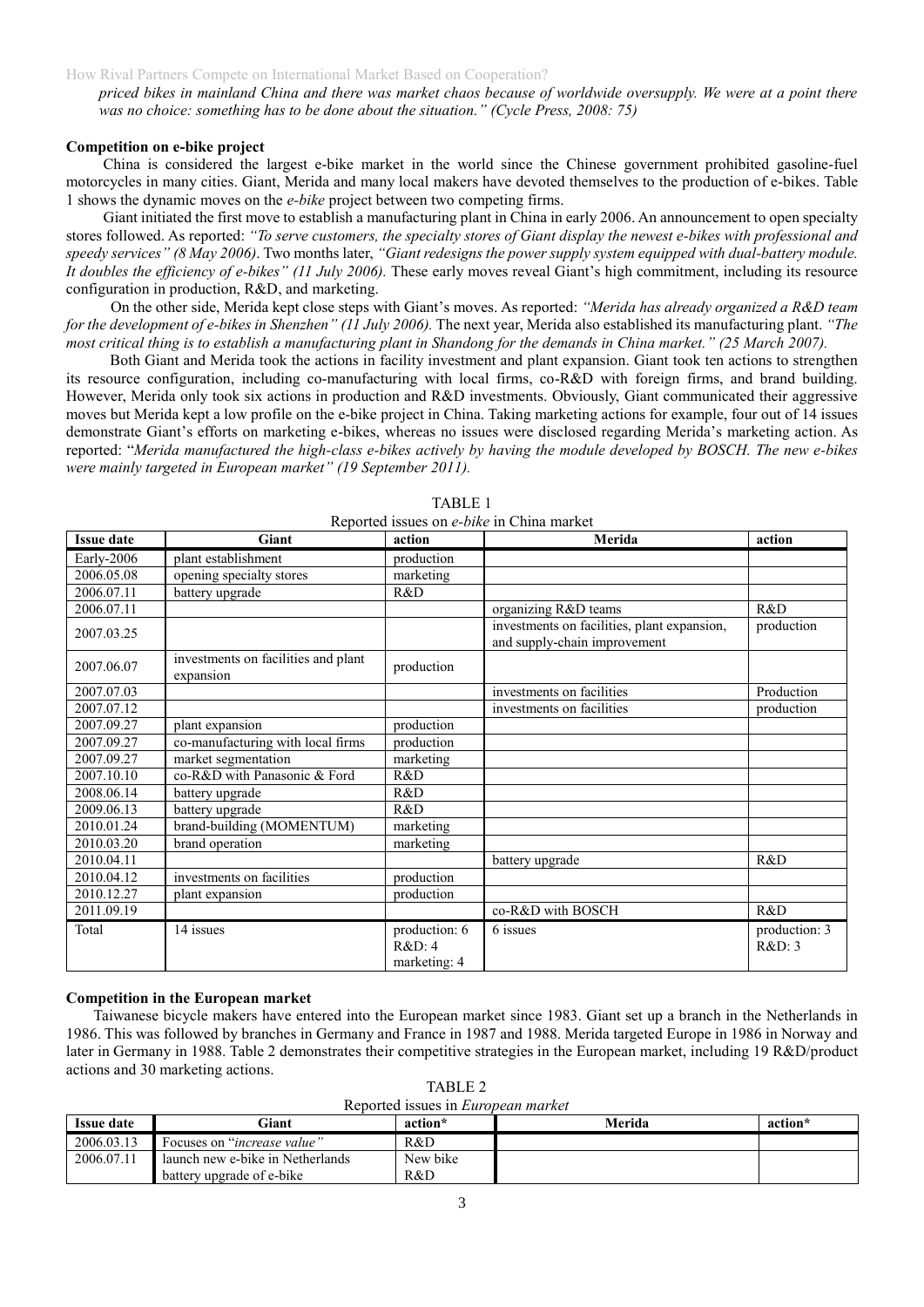How Rival Partners Compete on International Market Based on Cooperation?

| 2006.07.18       |                                                                                                     |                         | develop more high-level racing bikes                                                                                                                                               | R&D               |
|------------------|-----------------------------------------------------------------------------------------------------|-------------------------|------------------------------------------------------------------------------------------------------------------------------------------------------------------------------------|-------------------|
| 2006.09.19       |                                                                                                     |                         | Keep innovation in mountain bike                                                                                                                                                   | R&D               |
| 2006.12.05       | technical upgrade of "XtC SE"                                                                       | R&D                     |                                                                                                                                                                                    |                   |
| 2006.12.14       | Launch new city bike "City Storm"                                                                   | New bike                |                                                                                                                                                                                    |                   |
| 2007.02.12       | launch new racing bike "Dura Ace"                                                                   | New bike                | mountain bike "Carbon Mission" reached to<br>$\in$ 5000 per unit.<br>expand the production in high-price bikes                                                                     | production<br>R&D |
|                  |                                                                                                     |                         | to invest more R&D in high-price products                                                                                                                                          |                   |
| 2007.08.08       | Technical upgrade of all-terrain bikes                                                              | R&D                     | Technical upgrade to launch 6 new styles of<br>all-terrain bikes in Germany, Austria, and<br>Swaziland.<br>The unit price of all-terrain bike lies<br>between NT\$ 70,000~200,000. | R&D<br>New bike   |
| 2008.05.25       |                                                                                                     |                         | launch 3 styles of new bikes, including the<br>"Ninety Six" mountain bike at unit price of<br>$\in 9000$                                                                           | New bike          |
| 2009.07.13       |                                                                                                     |                         | keep innovation and R&D of high-value<br>bicycle                                                                                                                                   | R&D               |
| 2010.07.02       |                                                                                                     |                         | launch "Reacto" with the unit price around<br>NT\$ 280,000.                                                                                                                        | New bike          |
| 2010.07.21       | production begins one month earlier                                                                 | Production              |                                                                                                                                                                                    |                   |
| 2011.09.19       |                                                                                                     |                         | cooperated with Bosch to develop e-bike E-<br>Spresso"                                                                                                                             | R&D               |
| Subtotal in      | 7 issues                                                                                            | R&D:4                   | 8 issues                                                                                                                                                                           | R&D: 6            |
| R&D              |                                                                                                     | New bike: 3             |                                                                                                                                                                                    | New bike: 3       |
| Product          |                                                                                                     | production: 1           |                                                                                                                                                                                    | production: 1     |
| 2006.07.04       | launches GRP (Giant Retailing Partner)<br>plan in European market                                   | Channel                 |                                                                                                                                                                                    |                   |
| 2006.10.02       |                                                                                                     |                         | two brands, "Merida" and "Specialized" in<br>Europe                                                                                                                                | brand             |
| 2007.03.05       |                                                                                                     |                         | cooperate with a Spanish dealer                                                                                                                                                    | Channel<br>Dealer |
| 2007.05.07       | The GRP plan has reached to run160<br>stores in Europe.                                             | Channel                 |                                                                                                                                                                                    |                   |
| 2007.06.26       | brand-owned sales with 70% of the<br>total revenue<br>GRP plan and GSI (Giant Store Inside)<br>plan | <b>Brand</b><br>Channel | "Merida" plus "Specialized" have created<br>95% of its total sales revenue.                                                                                                        | brand             |
| 2007.09.26       | developing European agents and dealers                                                              | Channel                 |                                                                                                                                                                                    |                   |
| 2008.06.16       | GRP plan and channel innovation                                                                     | Channel                 |                                                                                                                                                                                    |                   |
| 2008.09.09       | "City Speed" has been awarded a Gold<br>in 2008 IF EUROBIKE                                         | Design<br>competition   |                                                                                                                                                                                    |                   |
| 2009.02.24       |                                                                                                     |                         | Focused on three brands: Merida,<br>Specialized, and Centurion,                                                                                                                    | brand             |
| 2009.02.27       |                                                                                                     |                         | sponsor Germany racers<br>"2010 new bike global presentation" in<br>Spain                                                                                                          | promotion         |
| 2009.09.09       | Giant's own marketing companies in<br>Europe                                                        | Channel                 |                                                                                                                                                                                    |                   |
| 2009.11.28       |                                                                                                     |                         | subsidiary starts operation in Sweden                                                                                                                                              | Channel           |
| 2009.12.2        | open a sales and exhibition center                                                                  | Channel                 |                                                                                                                                                                                    |                   |
| 2010.01.24       | A global channel with specialty chain<br>stores of "Liv/giant" for ladies bikes.                    | Channel                 |                                                                                                                                                                                    |                   |
| Subtotal in      | 9 issues                                                                                            | Channel: 8              | 5 issues                                                                                                                                                                           | Channel: 2        |
| <b>Marketing</b> |                                                                                                     | Branding: 1             |                                                                                                                                                                                    | Branding: 3       |
| <b>Total</b>     | 16 issues                                                                                           | R&D/Product:<br>7       | 13 issues                                                                                                                                                                          | R&D/Product:<br>8 |
|                  |                                                                                                     | Marketing: 9            |                                                                                                                                                                                    | Marketing: 5      |

\*The subtotal and total figures in this column show the number of coded actions.

*Competition in R&D/product*. Table 2 reveals seven and eight R&D/product issues in Giant and Merida respectively. They both emphasized a high-value product strategy by developing high-tech bikes and launching high-priced bikes into the European market. However, they differentiated by launching different types of bikes. In 2006, Giant launched e-bikes in Netherlands by redesigning the battery for professional users. Giant also launched the city-bike. Merida developed high-level racing-bike and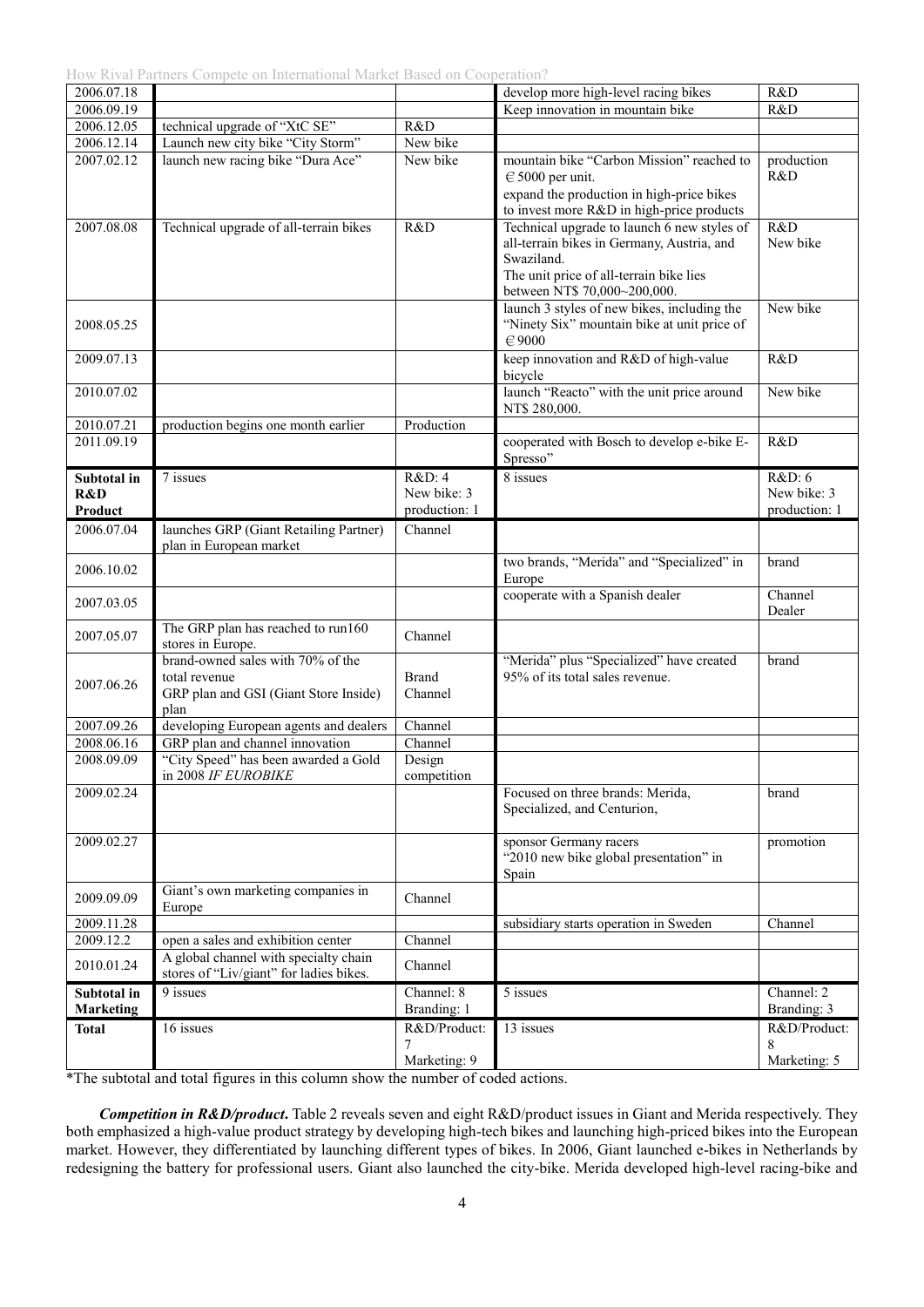mountain-bike. In 2007, Giant was excellent at racing-bike whereas Merida was remarkable for the mountain-bike. Although they both launched all-terrain bikes into the market, Merida targeted the markets in Germany, Austria, and Swaziland, avoiding the Netherlands where Giant was the market leader. In 2008, Giant's e-bike and Merida's mountain-bike were excellent and sold at high unit prices. During 2009 and 2010, the high-value product strategy in both companies was strengthened by highlighting the above-average unit price and increasing the price on each new product launch. In 2011, five years after Giant's success in ebike, Merida cooperated with Bosch to develop a brand new e-bike, "*E-Spresso*".

*Competition in marketing.* Table 2 reveals that two firms' competition in marketing strategy covering the actions in sponsoring racers and teams, channel, and branding.

First, we will look at the *channel* strategy. There are more issues indicating Giant's actions in channel innovation (8 for Giant *vs.* 2 for Merida). Giant moved channel strategy earlier. The GRP (Giant Retailing Partner) plan, aimed at improving the retailing systems and opening more retailing stores, was launched in 2006 starting with the European market. On the other side, Merida did not take actions regarding store plans, except for one issue regarding Merida's cooperation with a Spanish dealer in 2007 and another issue indicating Merida's JV company in Norway and subsidiary in Sweden in 2009. As the Giant's informant A noted:

*"We've (Giant) got more steps ahead of Merida in channel system. In Europe and the USA, we opened many chain stores but Merida did not. We insist on having our own channel system. Merida may just find a local dealer but does not invest their own stores."*

Second, we review *branding* strategy. Giant focused on a single brand but Merida has multiple brands. In 2006, Merida operated two brand names: "*Merida*" and "*Specialized*". In 2009, Merida added its third brand name, "*Centurion*", which emphasizes a German design style for targeting the high-priced market. As the Giant's informant B mentioned:

*"Giant and Merida have different channel and brand strategies. Giant prefer to have our 100%-owned sales companies because fully-owned strategy is better to control. … Merida chooses share-equity strategy. …In their joint equity with Specialized, Merida sells its products under the brand name of Specialized."*

Despite the two rival partners' investment in sponsoring, branding, and channel, we can observe that they compete with distinct action contents in terms of resources and markets. They allocate resources to non-overlapping product lines to show their innovative specialties in different types of bike. They input marketing resources in dispersed geographical markets where they have respectively occupied different market positions in those European countries. As the Giant's informant B indicated:

*"We focus much more on the West-European market such as Netherlands, France, and British, where were considered the early-developed base markets of bicycle industry. In contrast, Merida has better market position in the North-Europe such as Norway and Denmark."*

# **DISCUSSION AND PROPOSITIONS**

Prior coopetition literatures based on the RBV argue that resource homogeneity implies that two competing firms share more commonality in product development and innovation, which are important collaborative areas (Luo, 2005). Cooperation between competitors with homogeneous resources involves the exchange and sharing of resources among firms engaged at the same stage in the value chain (Gimeno, 2004).

In the case of e-bikes, Giant demonstrated its commitments in China. Despite Merida having similar resources in R&D and production, Merida responded by deploying different resource configurations in down-stream activities. Moreover, the competition in the European market indicate that two competitors have allocated resources into non-overlapping product lines to show their resource configuration in product development and marketing. The results demonstrate that despite cooperation facilitating higher resource similarity and competition in a given common market being inevitable, rival partners wanting to collaborate and compete over a period of time are more likely to allocate resources into the areas where they are able to decrease overlap of resource configuration. Therefore, from a resource perspective, we propose the following proposition 1.

*Proposition 1: Despite cooperation inevitably facilitating higher resource similarity, rival partners are more likely to deploy their resources to develop situations where the companies do not overlap competitively in a given market.*

Secondly, in a coopetition scenario, competition is a *win-win* game (Brandenburger and Nalebuff, 1996; Chen and Miller, 2015). Under the circumstance of high market commonality, initiating an attack and retaliatory response may not be the major concern in the win-win logic. On the contrary, previous coopetition studies have indicated that firms with high market overlap are more likely to cooperate than those with low market overlap (e.g. Luo, 2005; Baum and Korn, 1999). The intensive competition perspective argues that competitors cooperate because they face similar resource constraints and market situations. They have a strong incentive to understand each other so that they can benchmark themselves and prepare for the consequences of competition (Tsai, 2002).

Here, we found that under high market commonality, two rival partners act and react to avoid head-on competition not because of the fear of retaliation and mutual forbearance but because of gaining greater market power and better positions based on the mutual trust in cooperation. For example, Giant has signalled its commitment to e-bikes in China whereas Merida shifted to target in Europe. Moreover, the competition in Europe reveals more evidence that two companies avoid head-on battle and expand their markets respectively. It proved that the relational view proposed by Chen and Miller (2015), which focuses more on sustainable relationship, mutually benefits, value creation, indirect competition, and long-term interaction. Therefore, from a market perspective, we propose the following proposition 2.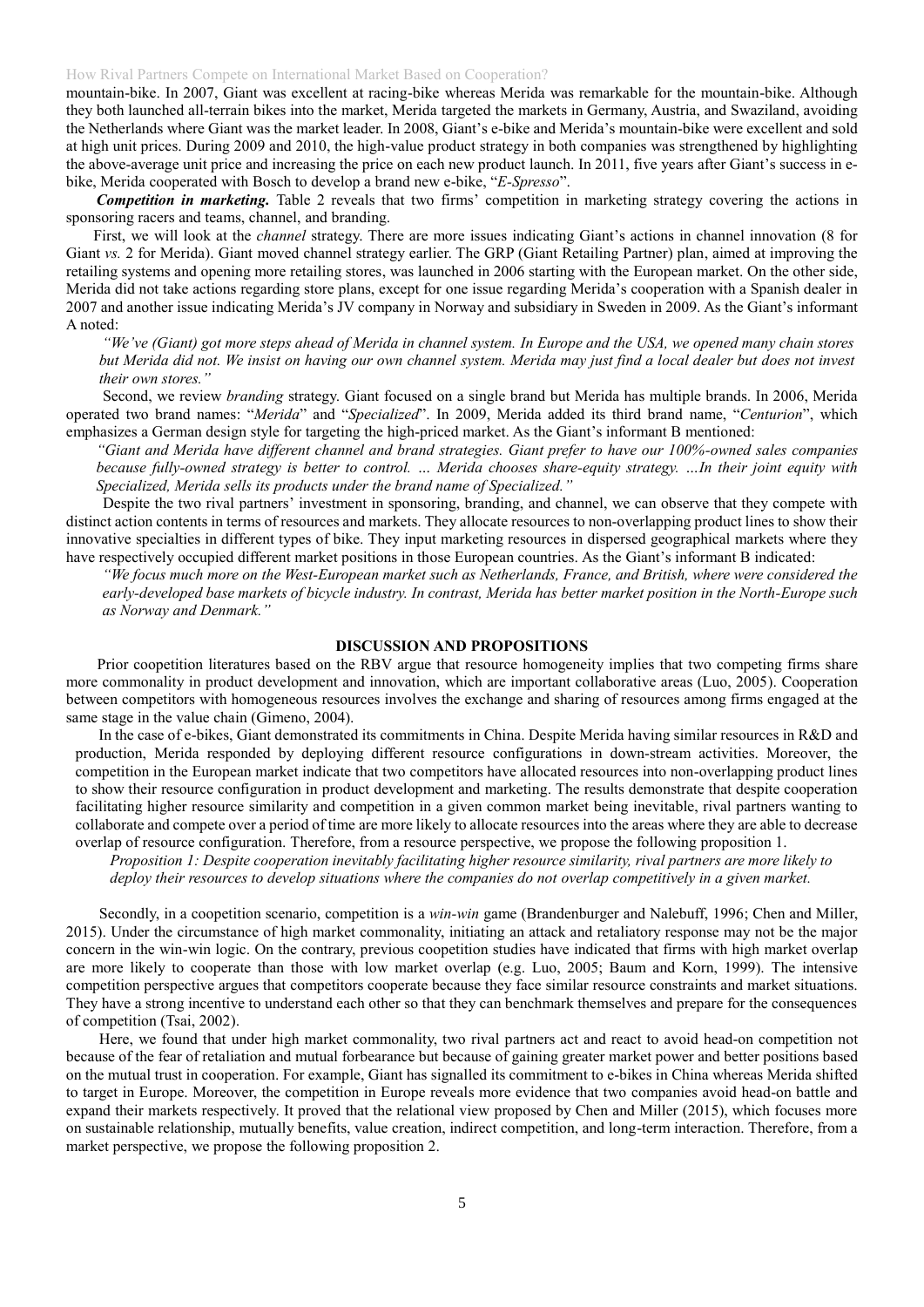*Proposition 2: Given high market commonality, two rival partners are more likely to avoid head-on competition by product differentiation and dispersed geographical market segmentation. The way they compete is not based on the mutual forbearance in retaliation but on the mutual trust in cooperation.*

### **CONCLUSION**

This study adopts the theoretical lens of competitive dynamics to explore the setting of cooperation with competitors. We have developed the propositions that highlight three theoretical implications for understanding the difference between cooperation-based competition and conventional competition.

Firstly, in the situation of cooperation with competitors, producing higher resource similarity and higher market commonality is inevitable as time goes by. On one hand, cooperation makes the extent of resource similarity even higher since the rival partners have learned and co-evolved with each other through collaboration. On the other hand, high market commonality facilitated cooperation between competitors since they face similar resource constraints and market situation. Thus, the major concern in the competitive dynamics is not the prediction of opponent's retaliation response but is how to compete in a way that makes both cooperation and competition beneficial to both parties in the longer term.

Secondly, the conventional view of competition has mainly focused on head-on competition with a zero-sum logic, whereas the competition-cooperation dynamics focuses more on win-win, sustainable and mutually beneficial interactions among competitors. As we found in this study, since high resource similarity and market commonality are inevitable, both rival partners compete in ways to decrease overlap of resource configuration and to avoid head-on competition in common markets. In conventional competition, the fierce competition between rivals is deterred by *mutual forbearance* in fear of retaliation. However, in cooperation-based competition, rival partners compete based on the *mutual trust* and for mutual benefits. The trust between cooperation-based rivals is especially important. On one hand, trust enables rival partners to share valuable information with each other, on the other hand, trust also protects against the opportunistic actions initiated by one firm, which may harm their sustainable relationship (Kale and Singh, 2009: 51; Kale et al., 2000).

Thirdly, we advocate that based on cooperation, two rival partners should compete in waysthat balance between competition and cooperation as stated in the coopetition literatures (e.g., Jorde and Teece, 1989; Peng and Bourne, 2009; Park, Srivastava, and Gnyawali 2014). The interactions between rival partners in this study reflect an Ancient Chinese saying: "*To search for homogeneity in heterogeneity, to search for heterogeneity in homogeneity*", mirroring how they can balance between competition and cooperation. As noted by Luo and Rui (2009: 51), business relationships with rivals requiring an *ambidextrous balance* between both competitive and collaborative conditions. On one side, the stage-by-stage cooperation in A-Team drive rival partners to search for homogeneity in heterogeneity, resulting in stronger resource advantages for both companies. On the other side, the way they compete to decrease overlap of resource configuration and to avoid head-on competition demonstrates their searching for heterogeneity in homogeneity, resulting in their greater market power and better positions.

This study has shed some light on the theoretical issues of cooperation-based competition, but we hope that from a practical perspective, our findings and observations will make managers think about alternative ways of cooperating and competing and the advantages and disadvantages of taking such an approaches.

#### **REFERENCES**

Baum, J. A., & Korn, H. J. 1999. Dynamics of dyadic competitive interaction. *Strategic Management Journal,* 20: 251-278.

- Bengtsson, M., & Kock, S. 2000. "Coopetition" in business networks—to cooperate and compete simultaneously. *Industrial Marketing Management,* 29: 411-426.
- Bengtsson, M., & Kock S. 2014. Coopetition-Que vadis? Past accomplishments and future challenges. *Industrial Marketing Management*, 43: 180-188.
- Brandenburger, A. M., & Nalebuff, B. J. 1996. *Co-opetition*. New York: Doubleday.
- Burgers, W. P., Hill, C. W., & Kim, W. C. 1993. A theory of global strategic alliances: The case of the global auto industry. *Strategic Management Journal,* 14: 419-432.
- Chen, M. J. 1996. Competitor analysis and interfirm rivalry: Toward a theoretical integration. *Academy of Management Review,* 21: 100-134.
- Chen, M. J. 2008. Reconceptualizing the competition-cooperation relationship: A transparadox perspective. *Journal of Management Inquiry,* 17: 288-304.
- Chen, M. J., & MacMillan, I. C. 1992. Nonresponse and delayed response to competitive moves: The roles of competitor dependence and action irreversibility. *Academy of Management Journal,* 35: 539-570.
- Chen, M. J., & Miller, D. 1994. Competitive attack, retaliation and performance: An expectancy‐valence framework. *Strategic Management Journal,* 15: 85-102.
- Chen, M. J., & Miller, D. 2011. The relational perspective as a business mindset: Managerial implications for East and West. *The Academy of Management Perspectives*, 25: 6-18.
- Chen, M. J., & Miller, D. 2015. Reconceptualizing competitive dynamics: A multidimensional framework. *Strategic Management Journal,* 36: 758-775.
- Chen, M. J., Su, K. H., & Tsai, W. 2007. Competitive tension: The awareness-motivation-capability perspective. *Academy of Management Journal,* 50: 101-118.
- Choi, S. R., Tschoegl, A. E., & Yu, C. M. 1986. Banks and the world's major financial centers, 1970–1980. *Weltwirtschaftliches Archiv*, 122, 48-64.